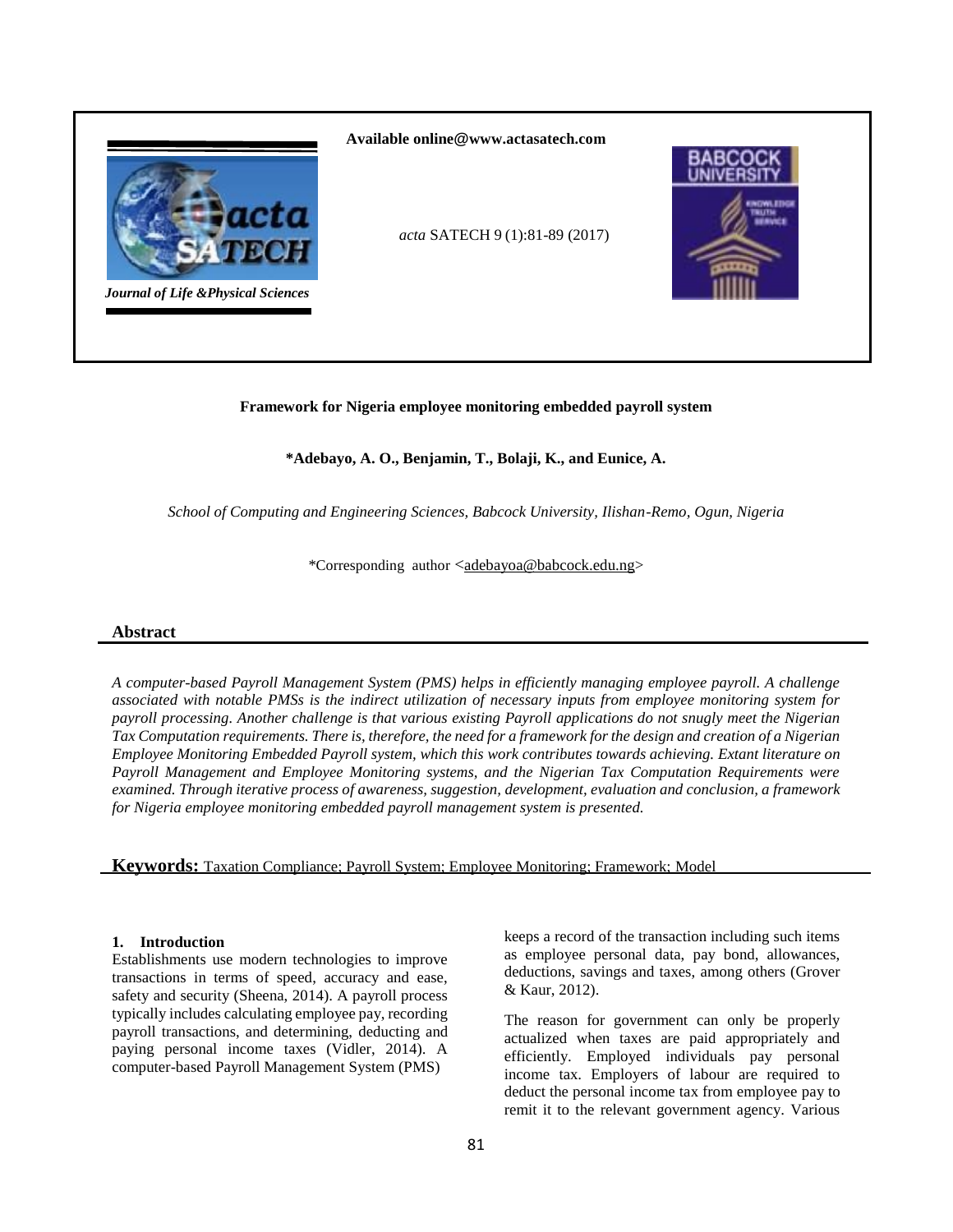countries compute their taxation regarding wages and salaries differently (Bird & Casanegra de Jantscher, 2008). Personal Income Tax (Amendment) Act 2011 of Nigeria prescribes computation of personal income tax in Nigeria (Taiwo, 2012). Tax computation requirements are usually mandatory part of any government approved payroll application software.

Employee monitoring systems are systems utilized by organizations to, among others, precisely record the quantity of hours worked by every employee consistently (Audibon, 2010). It is essential that a time in/out system be integrated into a payroll system for completeness, where appropriate, to save time and avoid committing manual intervention errors, in computing employee due remuneration.

Notable existing payroll applications do not have clock-in/out sub-system, and do not snugly meet Nigeria tax computation requirements. Where employee work quantum monitoring is embeded, and/or the taxation computation requirements is attempted in a payroll system, neither the model nor the design is available for enlightenment and improvement. This work , therefore, focus on proposing a framework for a Nigeria Employee Monitoring Embedded Payroll system. The specific objectives are to evaluate some existing PMSs and to propose a framework for Nigerian Employee Monitoring Embedded Payroll system.

Review of extant literature on Payroll Management Systems, Employee clock-in/out System, and the Nigerian Tax Computation requirements was performed. The relevant documents obtained were qualitatively analysed for convergence, and relevant details were extracted, using inductive approach. Iterative process of awareness, suggestion, development, evaluation and conclusion towards proposing framework for Nigerian Employee Monitoring Embedded Payroll Management system was done. No difficulty of being an ethical researcher was encountered.

Generally, employee emoluments usually represent the largest expense in companies. Business owners usually spend large amounts of time hiring, training and maintaining sufficient and competent employees for an operation (business). A payroll management system provides accurate calculation and ensures fast processing of payroll transactions. On the other hand, a clock-in/out subsystem of an employee monitoring system is used, like a timer, to monitor presence and dutifulness of certain employees. Time and efforts are lessened, and accuracy improved, when the database provided by the clocking system is directly used in calculating the payment due various employees. In addition, the amount of tax to be paid by an individual

or business organization is guided by the enabling act governing the type of tax, and automation of personal income tax computation within the payroll management system engenders prompt compliance.

Succeeding sections of this report are as follows. Section Two presents conceptual background information and review of relevant and related work. Section Three presents the outcomes of the research, and Section Four concludes.

# **2. Related work**

Management system is the framework of policies, processes and procedures used to ensure that an organization can fulfill all tasks required to achieve its business objectives, increase understanding of current operations and the likely impact of change, communicate knowledge, demonstrate compliance, establish best practice and ensure consistency (Fraser, 2011; Pardy & Andrews, 2010). It comprises the elements of policy, planning, implementation and operation, performance assessment, improvement and management review (Watson & Jones, 2013). Traditionally, separate management systems were developed to address issues such as quality, environment, health and safety, finance, human resources, information technology and data protection. Financial management is driven by a legal requirement, although an organization obviously needs to control its available resources. This is an area where a clear division of responsibilities, specific controls and the need for detailed records may be more extensive than for other areas where there may be more subjective decisions allowed and individuals are allowed to make their own judgment (Fraser, 2011). A PMS helps in a very particular way.

# **2.1. Payroll management systems**

PMS deals with the financial aspects of employee's salary, allowances and deductions, among others, and the generation of payslips for a specific period (Ravi, 2010). Functions of PMS include automatically calculating withholdings or deductions, processing direct deposits, voiding payments and generating tax forms and other reports. It enables effective employee information management, definition of enrolments, deductions, leave and so on, and management of the payroll processes according to prescribed salary structure. PMSs aim at streamlining and automating the process of paying a company's employees for their services. Generation of reports related to employee, and attendance/leave, among others, are also made possible (Marg, 2014). Most financial software provides templates that can be used to generate payroll reports (Tatum, 2015). PMS is capable of minimizing the data redundancy which frequently occurs in non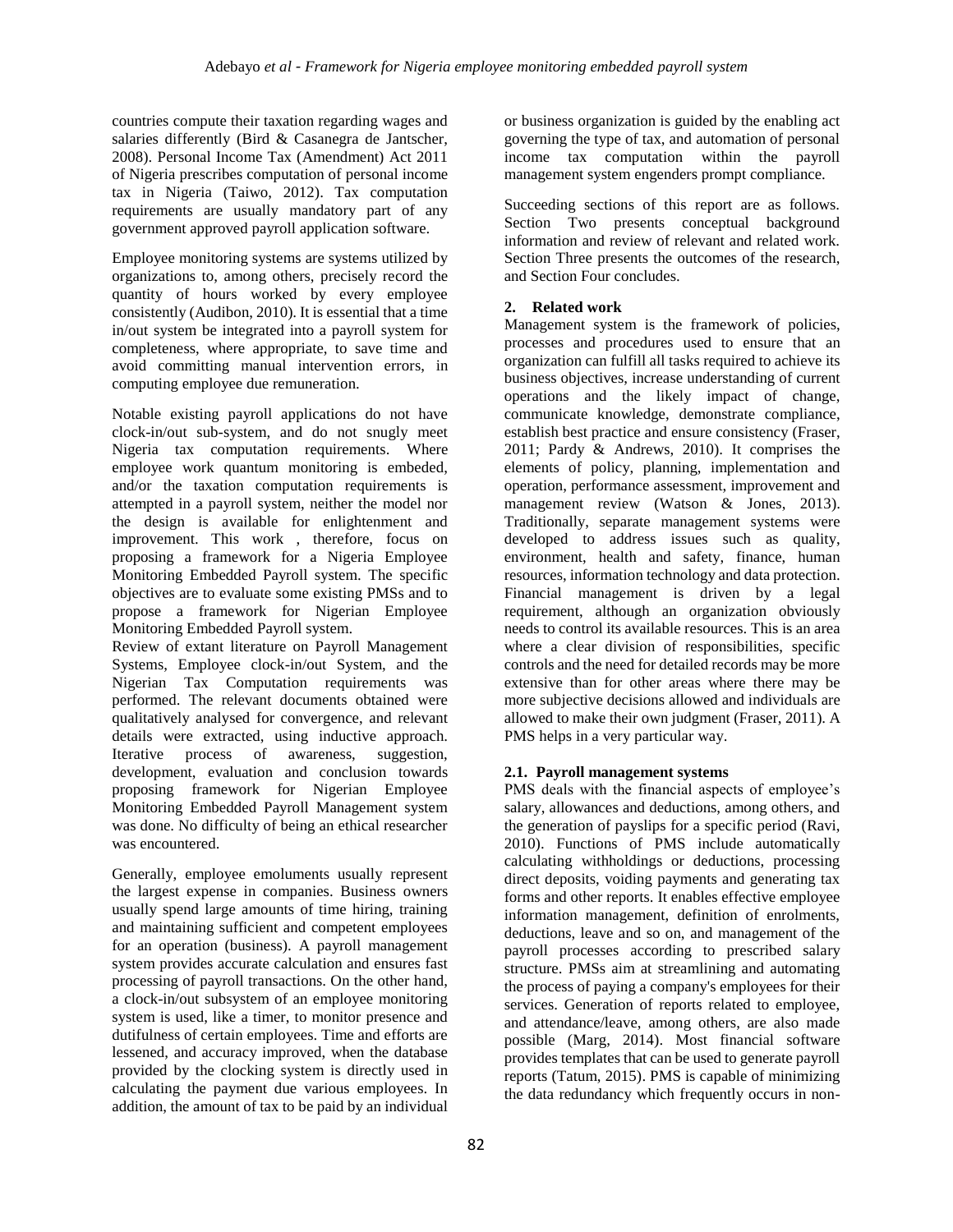computerized systems (Ahmad, Khan & Beggi, 2010; Nozariah & Abdulla, 2008), and it enables the management to get reports for making quick decisions, especially regarding remuneration. Its operation procedures are easily understandable and sufficiently flexible to cope with certain changing requirements (Ahmad, Khan & Beggi, 2010; Connolly & Begg, 2004).

The possibility of improper set up, power failure, computer viruses and computer fraud, if proper level of control and security, internal and external, are not properly instituted, needs to be confronted (Draz, 2011). Regular records review, Check Controls, and Management approval of changes to payroll, among other controls, should be applied to payroll systems (Ori, 2014). Payroll software can be purchased from a human resources technology vendor or included as a module within a larger enterprise resource planning package. Some found and notable PMSs are Grandmaster Suite, Crest, Paywings, Kronos Workforce Central, Cloud Visual, HR-Live, Payday, and DIPAS.

Grandmaster Suite is a desktop-based software for Canadian businesses with simple to complex payroll needs. It is completely free to use for payrolls for fifty employees or less. It was created by CanPay Software in the year 2005 (CanPay.com, 2016). Grandmaster Suite is designed to accommodate basic payroll functions. It also offers larger organizations ways to handle complex payroll and Human Resource (HR) functions across multiple departments, companies and locations. Multiple administrators are also allowed, which allows for flexibilities on the accessibility of the software. It also has features like Benefits Management which allows for the tracking and calculations of bonuses and work performances in order to determine benefits pay outs. Nevertheless, it does not cater for Vacation or Leave Tracking, W-2 Preparation (Pensions, Retirement pay-out and so on)**,** and Wage Garnishment (Deductions towards debts like Child benefits, court fines if applicable and so on).

Crest Payroll, created by Paramount Software is a fully web-based payroll management system for small and large scale organizations (Phelan, 2011). The software provides means of calculating and filing of taxes automatically. It is user-friendly and portable (laptops, mobile phones and tablets, among others). One of the problems with the Crest payroll is that it is web-based, requiring internet access for usage, which will be a problem in areas in want of reliable, fast and economic internet connections. Crest Payroll system is not free, and its price depends on the size of the organization.

Paywings Payroll has many functions including HR program with a broad range of features designed to help manage payroll, attendance, and shifts, among others. The software was developed particularly for Indian, African and Middle Eastern markets (Ashby, 2012). The application contains both client and server modules, allowing company-wide management of attendance and payroll databases. It also supports the handling of online payslips and allows for payment across multiple counties and currencies. Its Time and Attendance module integrates with all industry standard biometric devices to enable simplified employee time-in and time-out procedure. The software monitors employee movements around the company. It handles legal government documents automatically, making sure the company complies with some government regulations, not Nigeria. The various features of Paywings Payroll are neatly divided up into categories including Admin, Corporate Configuration, Payroll Activities, and HR.

The Kronos Workforce Central payroll system generates payslips and payroll reports. It keeps a record of employees including their personal data, pay band, allowances, deductions, savings and taxes, among others (Grover & Kaur, 2012). It is web-based with self-service employee feature. It has an online training feature, which offers a variety of educational training, implementation and system optimization service (Softwareadvice.com, 2015). The Kronos software is also a multi-national application allowing usage across countries. On the dark side, Kronos software is expensive, making it difficult for organizations, especially small-scaled, to acquire. Its feature of being a web-based also means that it cannot be accessed without Internet connection, which poses a problem to some areas with slow or no internet connection/accessibility. Its online training/education could also be quite slow, because the actual training is taken with others, and a user has to go as slow as the slowest participant.

Cloud Visual Payroll solution is available for companies, such as accounting firms and professional tax and payroll consultants, which manage payroll for their clients, via a cloud-based solution. It enables easy management of multiple clients and multiple payrolls. It provides also security, scalability and flexibility features. It has provision to automatically backup data. Cloud Visual payroll is subscription based, pay-asyou-go, which does not require huge upfront payment. Cloud Visual Payroll provides customizable tax table that supports tax and allows complete pension module with tracking for pension custodians, pension administrators and pension schemes (VisualHR.com, 2016).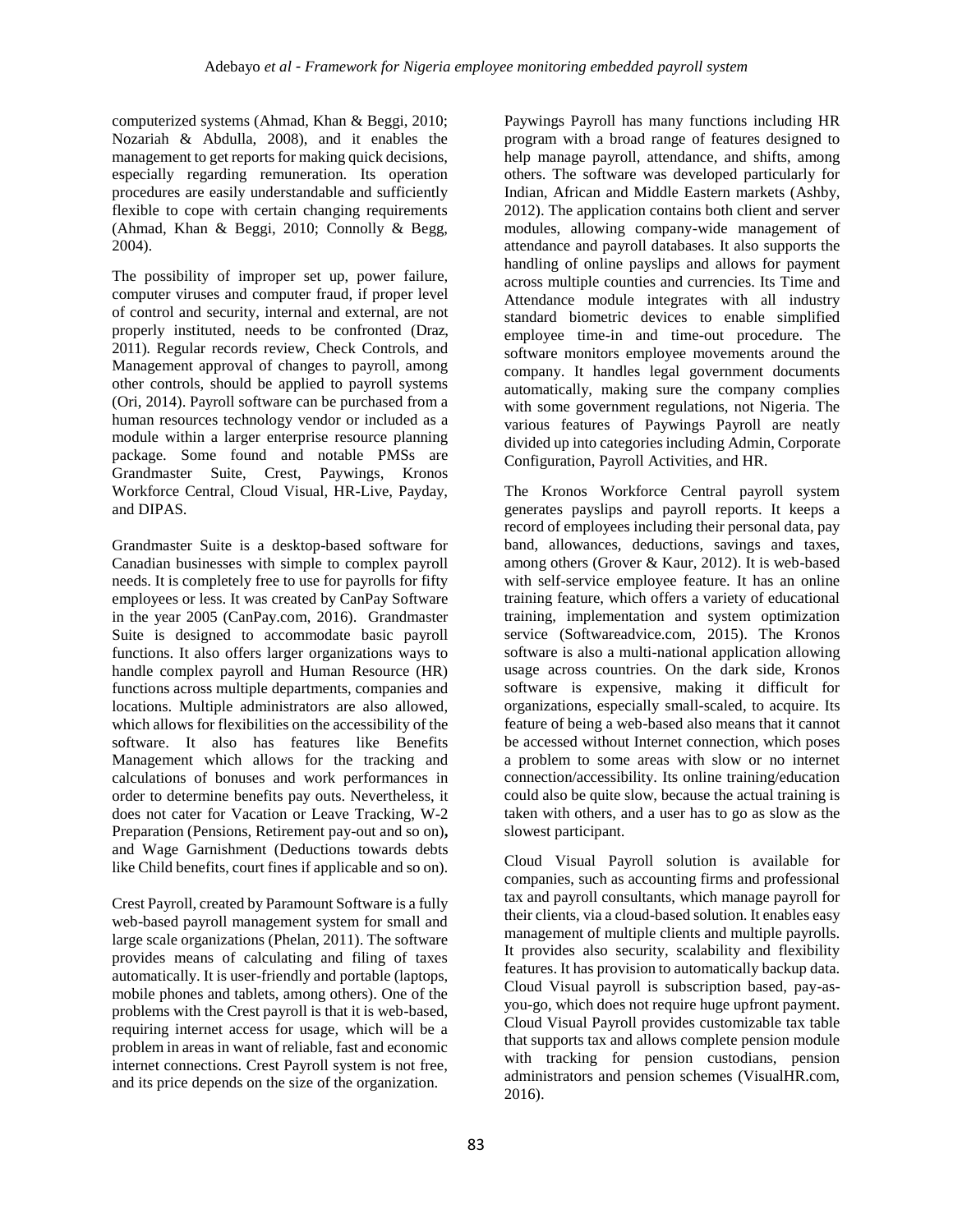HR-Live 16.0 is mainly a client/server integrated personnel and payroll system specifically designed for use in Nigeria (HR-Life, 2016). The cloud-based version called HR-Life Cloud is also available. It has HR management, Payroll and Salaries, and History and Reports features. Employee monitoring system is not included, and the employee tax computation details are not obvious.

The Payday Payroll software performs payroll, deductions and US tax related functions effectively. It is web-based with user friendly interface. It is easy to update and enhances quick data migration, and integration with biometric device or existing systems. It captures employee personal details. It also manages time and attendance, with the use of real time data from biometric/swipe card device/face recognition system (Paydaypayroll.com, 2016). There is avenue for self-service such that employee can apply for leave, employee asset requisition, make loan/ advance requisition, submit suggestions, download payslip, and view attendance details, among others.

DIPAS payroll management system was developed by the Defence Institute of Physiology and Allied Sciences (DIPAS) (Gautam, Ragumani & Sharma, 2010). Built for a client/server environment, it has a centralized database structure thereby optimizing the use of available space, avoiding duplication of files and records, and reducing the possibility of data redundancy. The application was developed using Java Server pages, TOMCAT, Java, JavaScript and SQL Server.

It is worth mentioning at this stage that several popular commercial accounting packages, such as Peachtree, DacEasy, and Sage, have payroll modules with capabilities similar to those discussed. Beside the fact that focus is important to being comprehensive, they naturally do not have employee monitoring capabilities and do not provide adequately for Nigeria personal income taxation regime.

# **2.2. Employee monitoring applications**

Top three Employee Monitoring software, based on ability to detect employee presence, amount of surveillance features, and support services offered, are Veriato 360, NetVisor and StaffCop (Sanchez, 2016). Seven best free Employee Monitoring software for Windows are Screenshot Monitor, Isage Free Keylogger, Statwin Single Lite, PC ScreenWatcher, ActivTrak, RescueTime, and Hubstaff (Listoffreeware.com, 2016).

### **2.3. Nigeria personal and corporate tax computation requirement**

The Nigeria Tax Policy sets broad parameters for taxation and other ancillary matters connected with taxation. It provides guidelines and rules that regulate taxation in Nigeria. The taxes are imposed on the following bases: On Individuals: Personal Income tax, Education Tax (2% of assessable profits imposed on all companies incorporated in Nigeria, viewed as a social obligation), Technology Levy (on selected corporate entities such as telecommunication companies, internet service providers, pension managers, banks, insurance companies and other financial institutions within a specified turnover range); On Transactions: Value Added Tax (on the net sales value of non-exempt, qualifying goods and services), Capital Gains Tax (on capital gains derived from sale or disposal of chargeable assets), Stamp Duty (on instruments executed by individual and corporate entities), Excise Duty (on the manufacture of goods within Nigeria collected by the Nigeria Customs Service), Import Duty (on the import of goods into the Government territory collected by the Nigeria Customs Service), Export Duty (on the export of goods outside the Government territory collected by the Nigeria Customs Service); On Assets: property tax and other such taxes imposed on land or landed property; Companies Income Tax: Withholding tax (the amount of withholding tax on income payments other than employment income is usually a fixed percentage (Federal Ministry of Finance, 2012). Generally in the case of employment income, the amount of withholding tax is often based on an estimate of the employee's final tax liability, determined either by the employee or by the government (Somanath, 2011). The necessity that how the tax computations are done by enabling technologies be obvious to the employees and the tax remittance inspectors, for clarifications and collaboration, should be noted.

The Personal Income Tax (Amendment) Act, 2011, states that any salary, wage, fee, allowance or other gain or profit from employment including compensations, bonuses, premiums, benefits or other perquisites allowed, given or granted by any person to any temporary or permanent employee other than so much of any sums as or expenses incurred by him in the performance of his duties, and from which it is not intended that the employee should make any profit or gain, free tax allowances specified by the former paragraph (b), hitherto enjoyed by employees remain deleted with the exception of reimbursement of expenses incurred by the employee in the performance of his duties. After granting the Consolidated Relief Allowance and deductions that are tax exempt from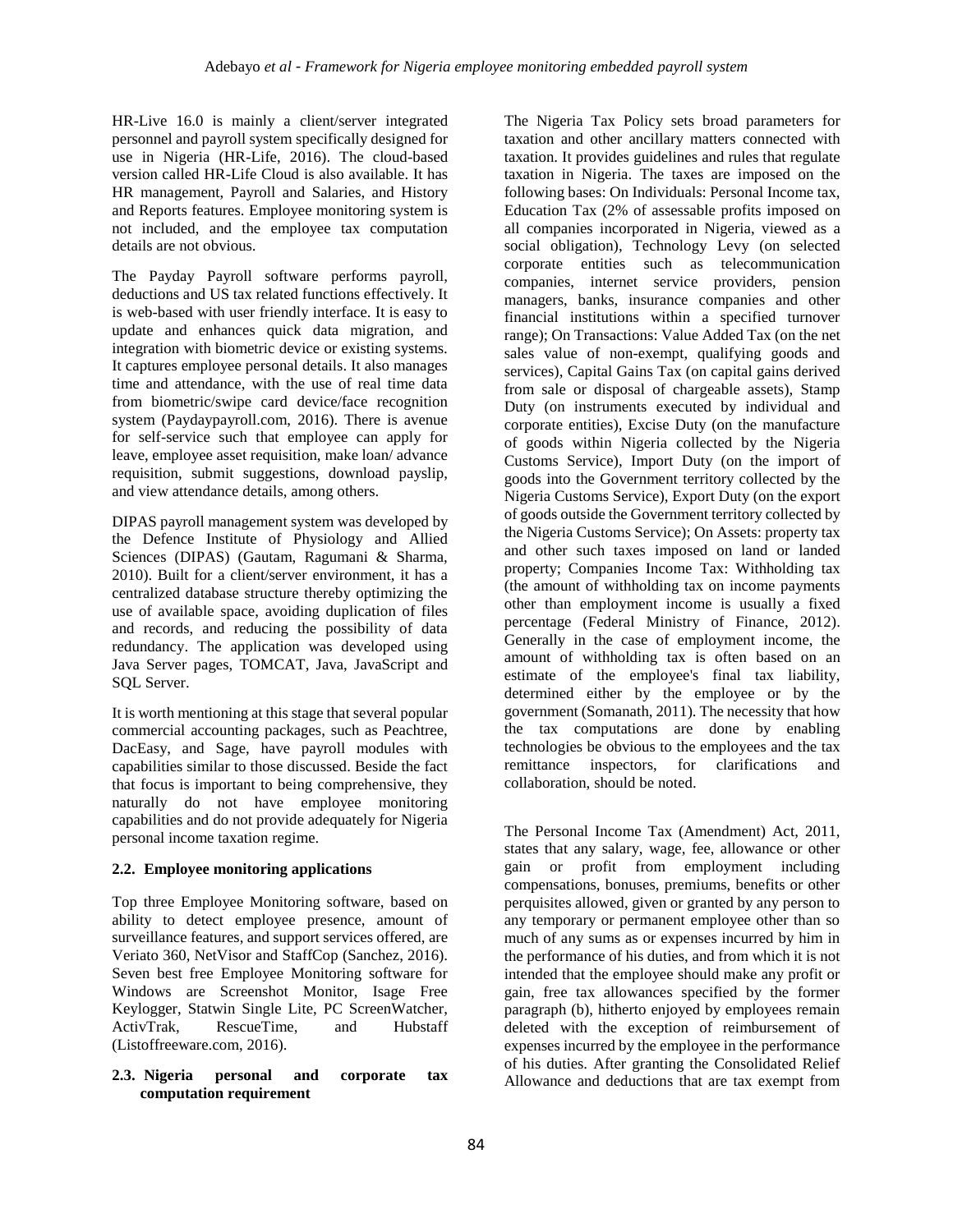the gross emoluments of an employee, the balance of income shall be taxed as follows:

- i) "First N 300,000  $\omega$ , 7 % (Seven per cent)
- ii) Next N 300,000 @ 11% (Eleven per cent)
- iii) Next N 500,000 @ 15% (Fifteen per cent)
- iv) Next N 500,000 @ 19% (Nineteen per cent)
- v) Next N 1,600,000 @ 21% (Twenty one per cent)
- vi) Above N 3,200,000 @ 24% (Twenty four per cent)" (The Federal Government, 2011).

Every individual is entitled to a Consolidated Relief Allowance of N 200,000 subject to a minimum of 1 % of gross income, whichever is higher, plus 20% of the gross income. Deductions that are Tax Exempt are National Housing Fund Contribution, National Health Insurance Scheme, Life Assurance Premium, National Pension Scheme and Gratuities. Further details could be found in the Act.

The Nigerian Tax system is expected to contribute to the well-being of all Nigerians, and taxes, which are collected by Government, should directly impact positively on the lives of the citizens. This can be accomplished through proper and judicious utilization of the revenues collected by government. Certain objectives which the tax system is expected to achieve include to promote fiscal responsibility and accountability, and to facilitate economic growth and development.

# **3.0. Outcomes**

#### **3.1. Evaluation of certain payroll applications**

Table 1 presents summary of certain payroll Applications. The evaluation criteria used include ease of use, system design, cost, employee monitoring, availability of application, and Nigeria personal income tax computation.

# **3.2. The proposed framework**

Ordinarily, employee details are duplicated in separate payroll and monitoring systems. This duplication is eliminated when payroll and monitoring systems are integrated. The integration produces a system with shared database (Figure 1), same database model and database management system.

The different collection of programs/functions addressing Nigeria Taxation requirements, Employee Monitoring, and Payroll may be referred to as modules with shared main database. In computing amount due an employee, the subroutine that calculates employee hours worked that ordinarily resides with the Monitoring system is simply called. Figure 2 shows the Payroll Processing sub-system.

It is true that calculating employee net pay depends on clear policies regarding remuneration, employee monitoring input, and taxation. These are necessary for detailed design and subsequent implementation of the payroll system.

Beside the basic salary, allowances are paid. Some of these are exempt from taxation because they are expended in the performance of the job. Examples are Transportation, Accommodation, Publication (for academic), and Cost of Living, among others. Basic salary will definitely be an item on the pay schedule. List of possible allowances should be provided and avenue should be given for more to be added (Allowances will be an entity for which a relation, for a relational database model for example, exists for updating and inclusion of new modes of allowances.). The avenue for specifying a particular allowance as taxable or not should be provided. Figure 3 shows a possible tax comprehensive payslip including essential details, but ignoring other deductions such as salary advance.

In Figure 3, Allowances section provides drop-down boxes for selection of applicable allowances per employee and a logical option whether the allowance is taxable or not taxable. The total taxable income is automatically computed as the difference between total remuneration and the total non-taxable income, or simply the sum of taxable emolument, less computed tax relief (consolidated relief plus gross income relief). The total taxable income is given as input to a subroutine, which does tax computation according to applicable Taxation Act policy that would have been previous codified. Details of the tax deductions would then be presented vividly, possibly as shown in the Taxation section of the figure. The data of the monthly deductions details is kept in appropriate database to enable generation of a return of income, for a determinable period, in a format prescribed by the tax authority.

### **4.0. Conclusion**

Elegant Employee Monitoring and Payroll systems have been developed. The development of a compliant Nigeria Employee Monitoring Embedded Payroll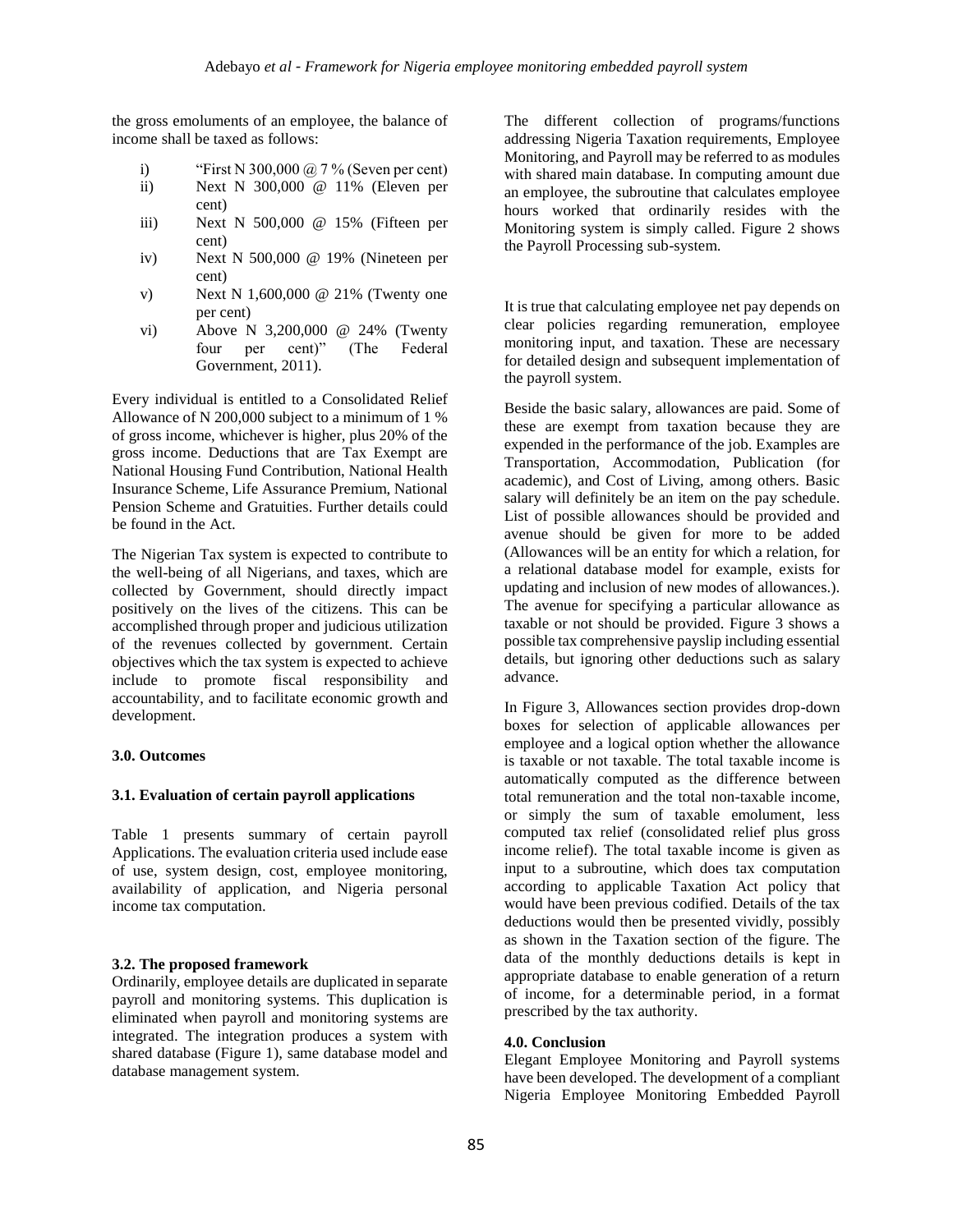system would solve problems associated with existing systems. The materials provided here, which simply

addressed grey areas, should support successful development of such systems.

### Table 1: Summary of Certain Payroll Applications

|                                                                 | <b>EVALUATION CRITERIA</b>                                                                        |                                                                                                  |                                                                          |                                                                                  |                                                                           |                                           |
|-----------------------------------------------------------------|---------------------------------------------------------------------------------------------------|--------------------------------------------------------------------------------------------------|--------------------------------------------------------------------------|----------------------------------------------------------------------------------|---------------------------------------------------------------------------|-------------------------------------------|
| <b>APPLICATION</b>                                              | <b>EASE OF USE</b>                                                                                | <b>SYSTEM DESIGN</b>                                                                             | <b>COST</b>                                                              | <b>EMPLOYEE</b><br><b>MONITORING</b>                                             | <b>AVAILABILITY</b><br>OF<br><b>APPLICATION</b>                           | <b>NIGERIAN TAX</b><br><b>COMPUTATION</b> |
| <b>GRANDMASTER</b><br><b>SUITE</b><br><b>PAYROLL</b>            | Relatively<br>$\bullet$<br>easy to use                                                            | Multi-Users<br>$\bullet$<br>Desktop<br>$\bullet$<br>based                                        |                                                                          | <b>YES</b><br>$\bullet$<br><b>HR</b><br>modules                                  | Off The<br>Shelf<br>Online<br>۰<br>ordering                               | NO.                                       |
| <b>PARAMOUNT</b><br>SOFTWARE-<br><b>CREST</b><br><b>PAYROLL</b> | Very easy<br>to use<br>User<br>Friendly<br>interface                                              | Web based<br>$\bullet$<br>Cross<br>$\bullet$<br>Platform                                         | Size of the<br>organization<br>determines<br>the price                   | $\overline{NO}$                                                                  | <b>Tailored</b> made<br>for each<br>organization                          | N <sub>O</sub>                            |
| <b>PAYWINGS</b><br><b>PAYROLL</b>                               | Can be a<br>bit<br>complex<br>Too much<br>modules to<br>learn                                     | Desktop/Web<br>$\bullet$<br>based.<br>Windows<br>only                                            |                                                                          | Time and<br>٠<br>Attendance<br>Monitoring<br>HR<br><b>Modules</b>                | Off the<br>$\bullet$<br>shelf<br>$\bullet$<br><b>Built</b> for<br>purpose | N <sub>O</sub>                            |
| <b>PAYDAY Ng</b><br><b>PAYROLL</b>                              | Very easy<br>to use<br>User<br>Friendly<br>interface                                              | Web based<br>$\bullet$<br>Mobile<br>version                                                      | Standard<br>price of<br>350,000<br>naira,<br>Customization<br>price vary | Attendance<br>٠<br>and<br>calendar<br>monitoring                                 | Off the<br>$\bullet$<br>shelf<br>Mass<br>customizat<br>ion                | <b>YES</b>                                |
| <b>CLOUD VISUAL</b><br><b>PAYROLL</b>                           | Not so<br>Friendly<br>user<br>interface<br>Accounting<br>٠<br>knowledge<br>required<br>before use | Web based<br>$\bullet$<br>Mobile<br>$\bullet$<br>version<br>$\bullet$<br>Windows<br>only         | \$550                                                                    | N <sub>O</sub>                                                                   | Off the<br>shelf<br>Specialized<br>accounting<br>module                   | N <sub>O</sub>                            |
| <b>HR-LIVE</b><br><b>PAYROLL</b>                                | Very<br>simple to<br>use<br>Friendly<br>user<br>interface                                         | Multi-Users<br>$\bullet$<br>Desktop<br>٠<br>based<br>Web based<br>Mobile<br>$\bullet$<br>version | \$600                                                                    | Time and<br>$\bullet$<br>Attendance<br>Monitoring<br><b>HR</b><br><b>Modules</b> | $\bullet$<br>Mass<br>customizat<br>ion                                    | NO                                        |



Figure 1 – Nigeria Employee Monitoring Integrated Payroll System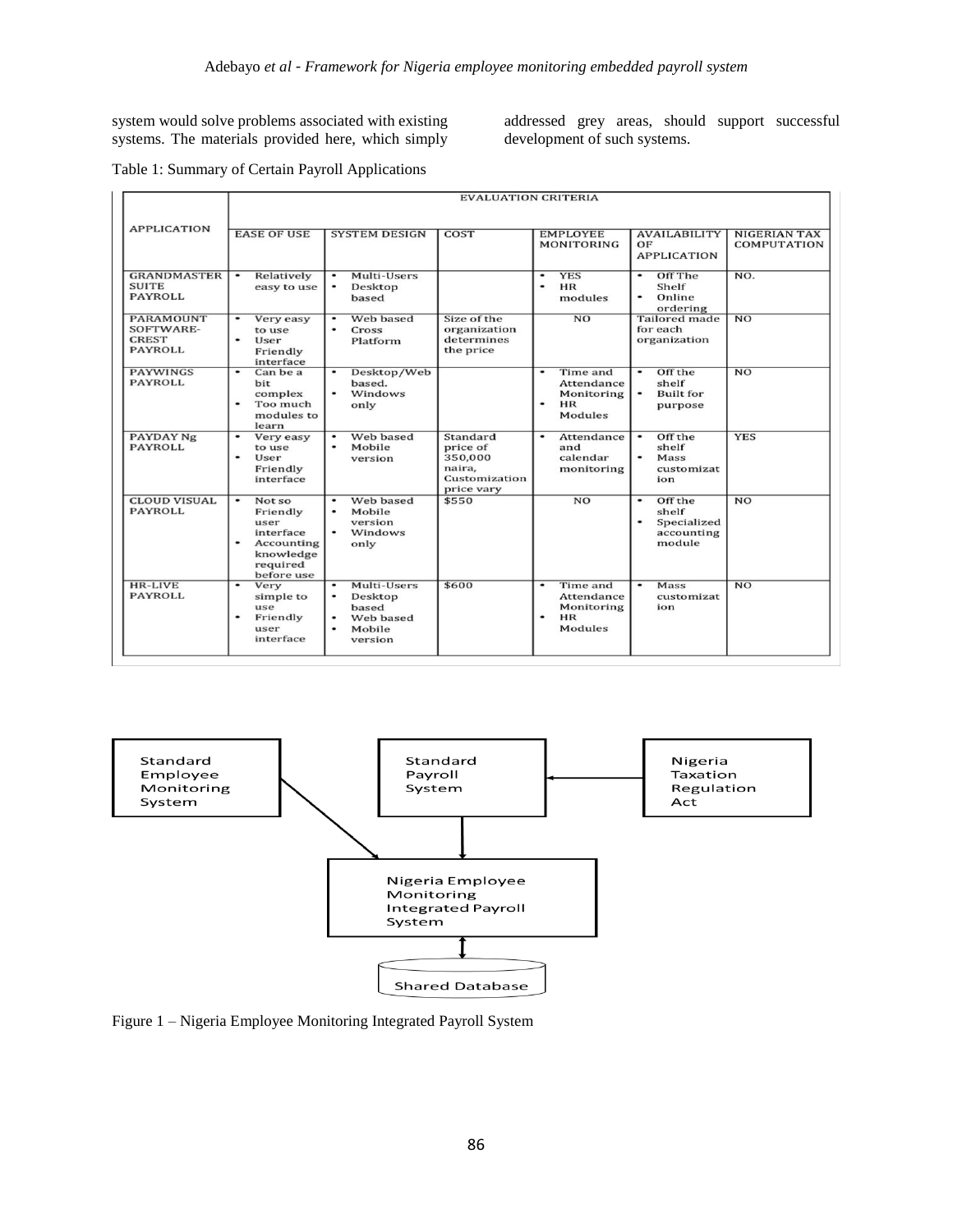

Figure 2 – Payroll Processing Sub-system

|                                 |                      | <b>Amount</b> |
|---------------------------------|----------------------|---------------|
| <b>Basic Pay</b>                | Taxable?             |               |
| Allowances:                     |                      |               |
| <b>Select Applicable Option</b> | Taxable?<br>Y/N      |               |
| <b>Select Applicable Option</b> | Y/N <br>Taxable?     |               |
| $\vdots$                        |                      | ፡             |
| <b>Select Applicable Option</b> | Taxable?<br>Y/N      |               |
|                                 | <b>Total</b>         |               |
|                                 | <b>Total Taxable</b> |               |
| Taxation:                       |                      |               |
| 1 <sup>st</sup>                 | %                    |               |
|                                 | %                    |               |
|                                 |                      |               |
|                                 | %                    |               |
|                                 |                      |               |
|                                 | <b>Net Pay</b>       |               |

Figure 3 - Sample Tax Comprehensive Payslip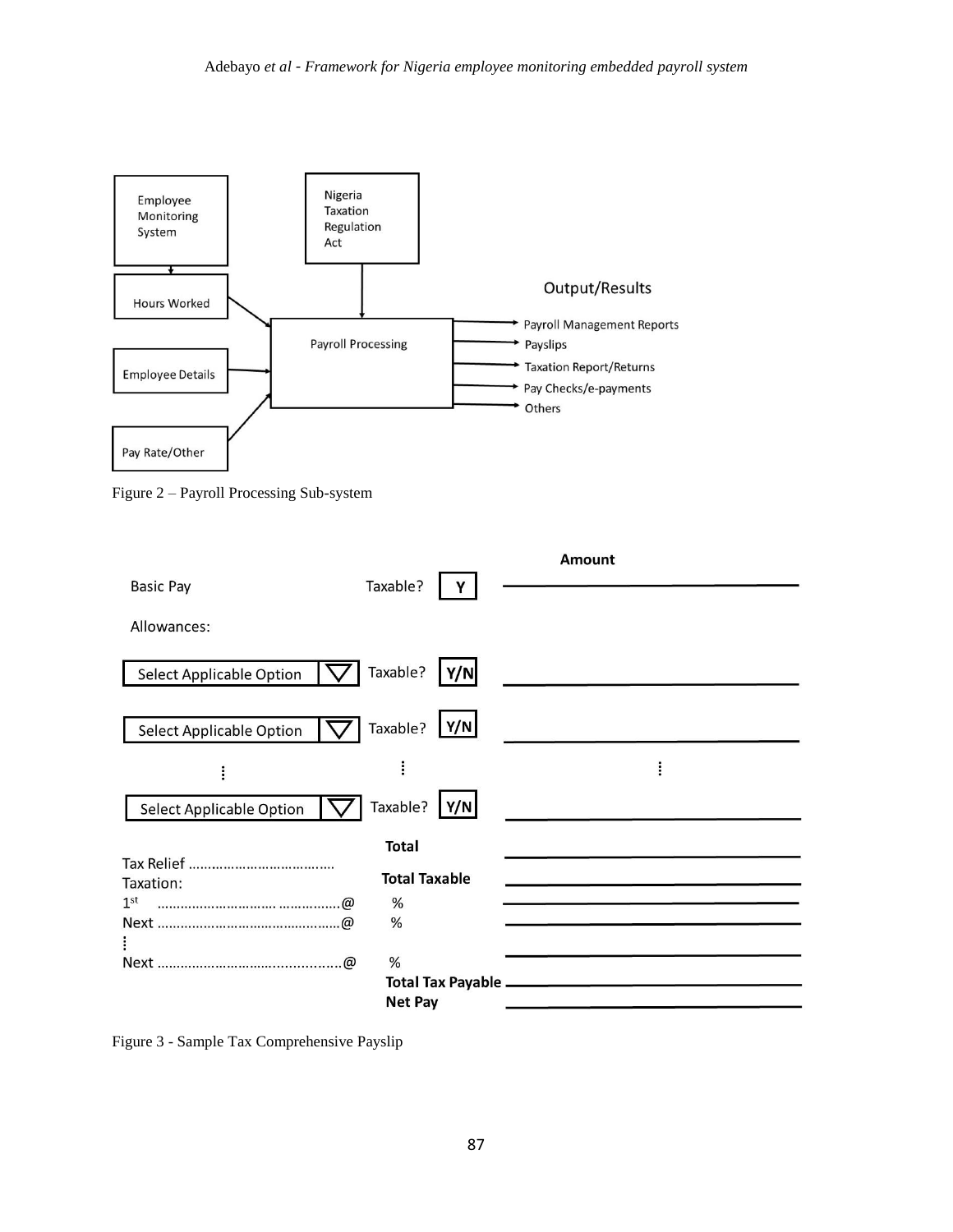It is normal for a government to pronounce law in place requiring all payroll software used in the country to comply with certain clear terms, such as its output being readily useable by government tax officials and government existing taxation computing systems.

#### **References**

- Ahmad, N., Khan, A., & Beggi, C. (2010). A novel database system model design for Management System. *Journal of Computer science*, 4, 6, 463-466.
- Ashby, D. (2012). What does Paywings do? Retrieved from <http://attendance299.rssing.com/chan->32384687/all\_p2.html, Accessed 17/6/16
- Audibon, J. (2010). Time and Attendance Systems. Retrieved from [http://www.liberatortime.com/time](http://www.liberatortime.com/time-)attendance-systems.html, Accessed 7/6/16
- Bird, R & Casanegra de Jantscher, M (2008). The Pay-As-You-Earn Tax on Wages: Tax Law Design and Drafting. Vol. 2, Issue 2, Chapter 15. Florida USA: Victor-Thurony.
- CanPay.com. (2016). Grandmaster Suite Process simple or complex Canadian payrolls inhouse. Retrieved from <http://www.canpay.com/grandmastersuite.ht> ml, Accessed 11/6/16
- Connolly, T. & Begg, E. (2004). Database System: Practical Approach to Design, Implementation and Management. (4<sup>th</sup>) Ed.). Wesley UK: University of Paisley Addison.
- Draz, D. (2011). Fraud prevention: Improving internal controls. Retrieved from <http://www.csoonline.com/article/2127917/frau> d-prevention/fraud-prevention--improvinginternal-controls, Accessed 22/6/16
- Federal Ministry of Finance (2012). Nigeria Tax Policy. Abuja, Nigeria: Federal Ministry of Finance. Retrieved from <http://www.firs.gov.ng/Tax->Management/Pages/Tax-Legislations.aspx, Accessed 29/6/16
- Fraser P, (2011). Management systems: purpose and benefits. Retrieved from <http://www.thecqi.org/Knowledge->Hub/Knowledge-portal/Corporatestrategy/Management-systems, Accessed 19/6/16
- Gautam, P. R., Ragumani, S., & Sharma, Y. K. (2010) A System for Payroll Management. *Journal of Computer Science*, 6, 12, 1531-1534
- Grover, D. & Kaur, P. (2012). Computer Based Payroll System: Implementation for E<br>Governance at Punjab Agricultural at Punjab Agricultural University of India. *International Journal of Engineering Research and Development*, 5, 4, 55-60.
- HR-Life (2016). Product Features. Retrieved from [http://www.hr-live.com/features.php,](http://www.hr-live.com/features.php)  Accessed 17/6/16
- Listoffreeware.com. (2016). List of Best Free Employee Monitoring Software. Retrieved from [http://listoffreeware.com/list-of-best](http://listoffreeware.com/list-of-best-)free-employee-monitoring-software/, Accessed 26/6/16
- Marg, C. (2014). Benefits of Salary Payroll Software. Comp soft ERP 9+. Retrieved from [http://www.margcompusoft.compayroll\\_soft](http://www.margcompusoft.compayroll_soft/) ware.html, Accessed 19/6/16
- Nozariah, A. & Abdulla, N. (2008). A model database system model design for management System, (6<sup>th</sup> Ed.). Timalpore, Delhi: Science Publications.
- Ori, J. (2014). What Kinds of Controls Can Be Applied to Payroll Systems? : Demand Media. Retrieved from [http://smallbusiness.chron.com/kinds](http://smallbusiness.chron.com/kinds-)controls-can-applied-payroll-systems-12159.html, Accessed 13/6/16
- Pardy, W. & Andrews, T. (2010). Integrated Management Systems: Leading Strategies and Solutions. Vol 1, Pg. 21 Plymouth.UK: The Scarecrow
- Paydaypayroll.com (2016). Homepage. Retrieved from <http://www.paydaypayroll.com/solutions/pa> yroll-services/, Accessed 28/6/16
- Phelan, M. (2011). Review of Paramount Software Solutions, Inc. Crest Payroll. Retrieved from <http://www.cpapracticeadvisor.com/article/1> 0318466/paramount-software-solutions-Inccrest- payroll, Accessed 4/6/16
- Ravi, M. (2010). Payroll Management Systems: HR, Web and Application. Retrieved from